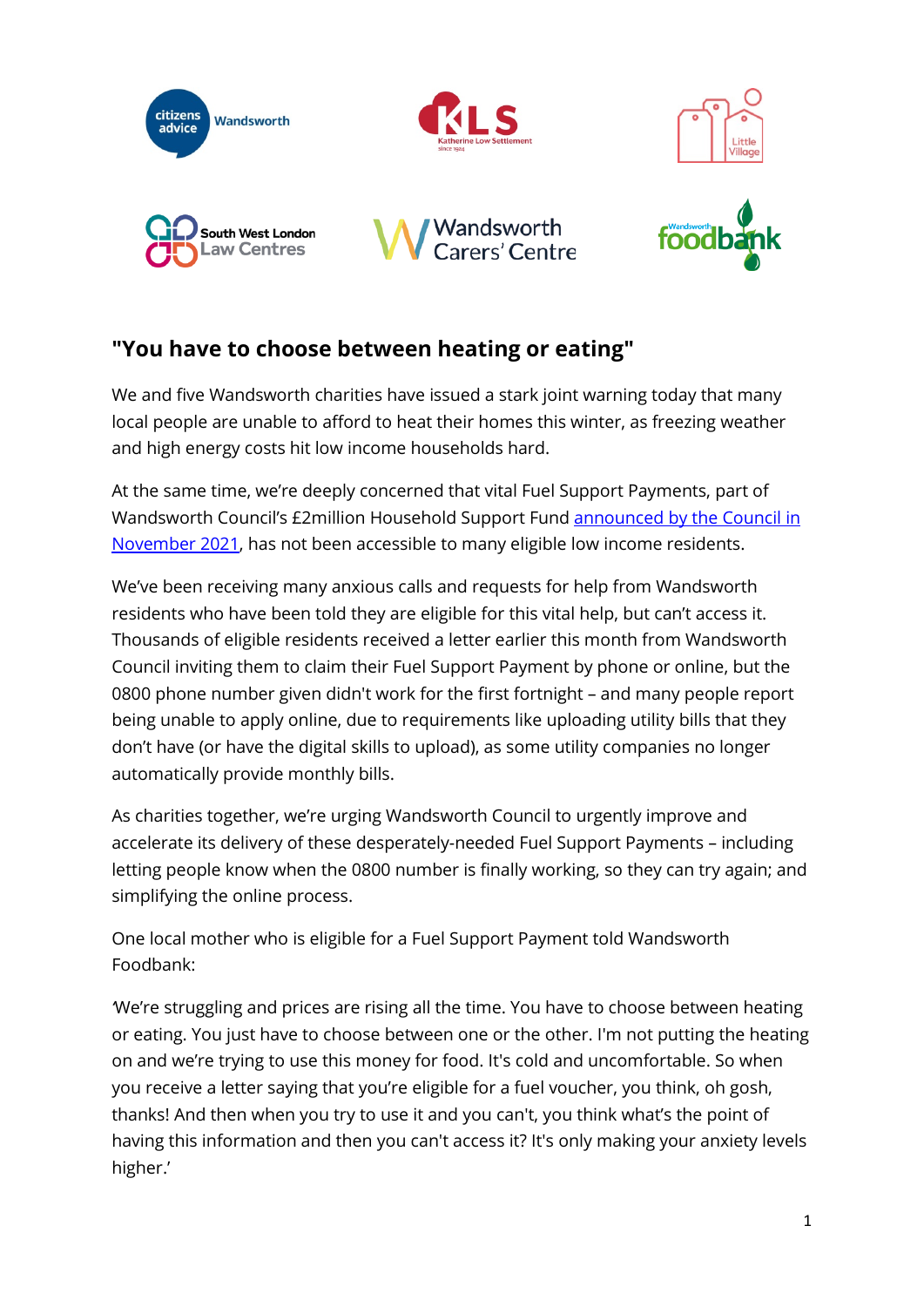Fuel poverty is a serious issue. Government figures reveal that 1 in 8 Wandsworth households were fuel poor in 2019, and the charities believe that this number is likely to be even higher now. Fuel poverty can severely impact people's health and wellbeing, with a 2021 government [Fuel Poverty](https://researchbriefings.files.parliament.uk/documents/CBP-8730/CBP-8730.pdf) report stating that 'Cold homes can have negative impacts on both mental and physical health, potentially adding demand to the NHS and social care providers, and directly contributing towards excess winter deaths.'

With only ten weeks left to get this £2million [Household Support Fund](https://www.gov.uk/government/news/government-launches-500m-support-for-vulnerable-households-over-winter) to residents before any unspent money goes back to central government on 1 April, we're urging Wandsworth Council to ensure they do whatever it takes to get this money into the pockets of local people in most need.

## **Mary-Ann Foxwell, CEO of Citizens Advice Wandsworth,** says:

'We are advising increasing numbers of clients unable to afford the basic essentials because of increasing energy costs and the removal of the £20 per week Universal Credit uplift. At the moment more than 10% of all our clients come to us needing help with the costs of food, fuel or other essentials (up 400% from pre-pandemic levels).

'We're pleased that Wandsworth Council has recognised the impact of rising fuel costs and allocated over £800,000 from the Household Support Fund to help residents with these costs. However, just a few weeks after the introduction of the scheme, it's clear from the enquiries that we are getting that these Fuel Support payments have been inaccessible for significant numbers of our clients. We'd really like the Council to urgently re-think how the scheme works in order to ensure that this crucial support reaches those households who need it the most.'

# **Patrick Marples, CEO of South West London Law Centres,** says:

'Rising energy prices are pushing more families into extreme poverty and unless they receive urgent help with heating costs, their situation will only get worse. We are seeing clients with complex, pressing issues to do with their housing, family, employment, or immigration status but these are being eclipsed by the fact that they're simply unable to afford to heat their homes. It is a great injustice that it is again those who are already in vulnerable situations that are most affected. The fact that Wandsworth Council has received £2million funds this winter to help, but has so far has been unable to get much of this money to those who need it most, is very frustrating. We urge them to resolve the issues as an absolute priority.'

#### **Aaron Barbour, Director of Katherine Low Settlement,** says:

'1 in 8 local households in Wandsworth experience fuel poverty, and at KLS we're seeing this getting worse as fuel costs escalate, inflation rises and the cost of living increases.